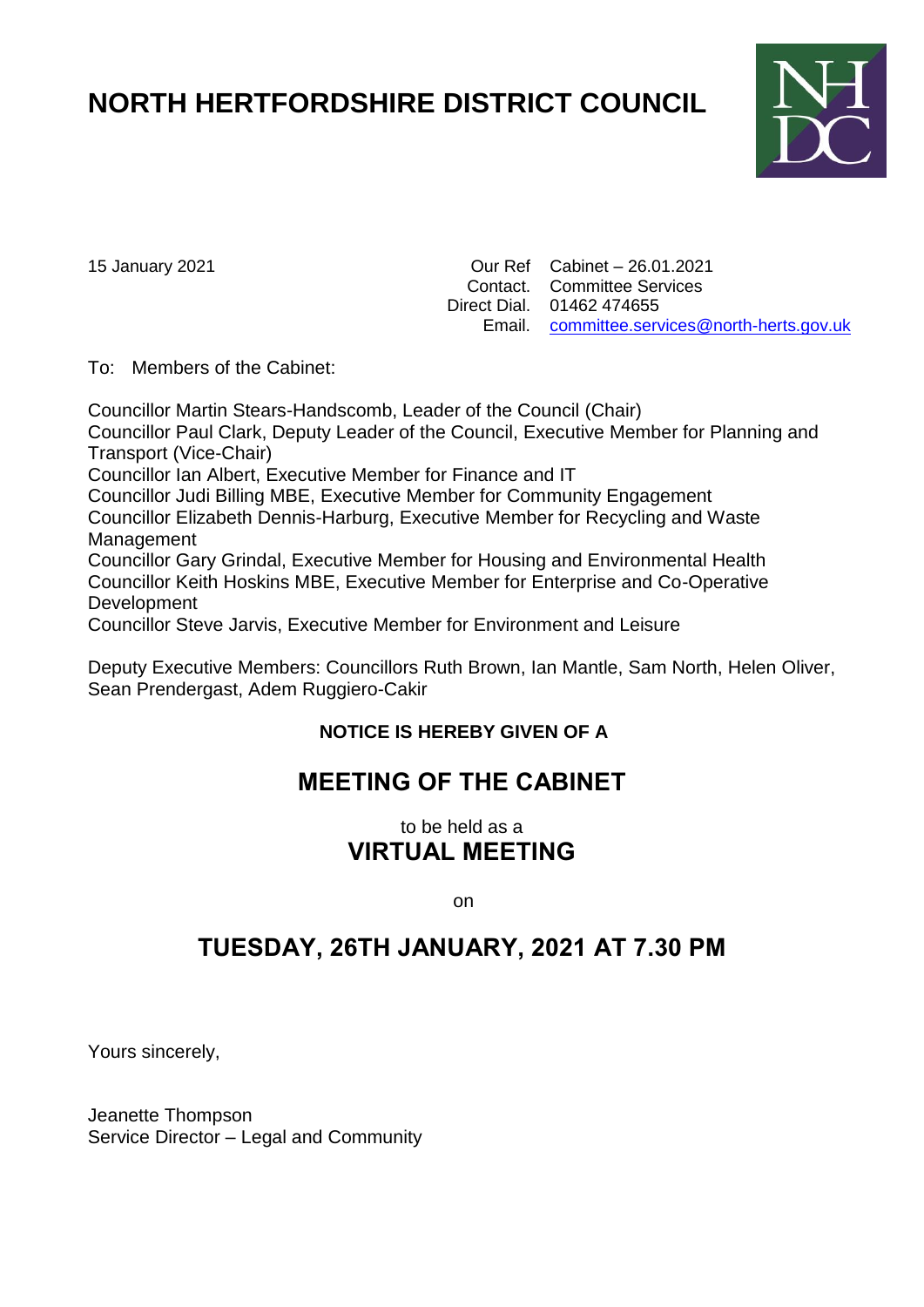### **\*\*MEMBERS PLEASE ENSURE THAT YOU DOWNLOAD ALL AGENDAS AND REPORTS VIA THE MOD.GOV APPLICATION ON YOUR TABLET BEFORE ATTENDING THE MEETING\*\***

# **Agenda Part l**

# **Item Page**

(Pages 5 - 6)

#### **1. WELCOME AND REMOTE/PARTLY REMOTE MEETINGS PROTOCOL SUMMARY**

Members are requested to ensure that they are familiar with the attached summary of the Remote/Partly Remote Meetings Protocol. The full Remote/Partly Remote Meetings Protocol has been published and is available here: [https://www.north-herts.gov.uk/home/council-and](https://www.north-herts.gov.uk/home/council-and-democracy/council-and-committee-meetings)[democracy/council-and-committee-meetings.](https://www.north-herts.gov.uk/home/council-and-democracy/council-and-committee-meetings)

#### **2. APOLOGIES FOR ABSENCE**

#### **3. MINUTES - 15 DECEMBER 2020**

To take as read and approve as a true record the minutes of the meeting of the Committee held on the 15 December 2020.

#### **4. NOTIFICATION OF OTHER BUSINESS**

Members should notify the Chair of other business which they wish to be discussed at the end of either Part I or Part II business set out in the agenda. They must state the circumstances which they consider justify the business being considered as a matter of urgency.

The Chair will decide whether any item(s) raised will be considered.

#### **5. CHAIR'S ANNOUNCEMENTS**

#### Climate Emergency

Members are reminded that this Council has declared a Climate Emergency. This is a serious decision and means that, as this is an emergency, all of us, officers and Members have that in mind as we carry out our various roles and tasks for the benefit of our District.

#### Declarations of Interest

Members are reminded that any declarations of interest in respect of any business set out in the agenda, should be declared as either a Disclosable Pecuniary Interest or Declarable Interest and are required to notify the Chair of the nature of any interest declared at the commencement of the relevant item on the agenda. Members declaring a Disclosable Pecuniary Interest must withdraw from the meeting for the duration of the item. Members declaring a Declarable Interest, wishing to exercise a 'Councillor Speaking Right', must declare this at the same time as the interest, move to the public area before speaking to the item and then must leave the room before the debate and vote.

#### **6. PUBLIC PARTICIPATION**

To receive petitions, comments and questions from the public.

(Pages 7  $-20$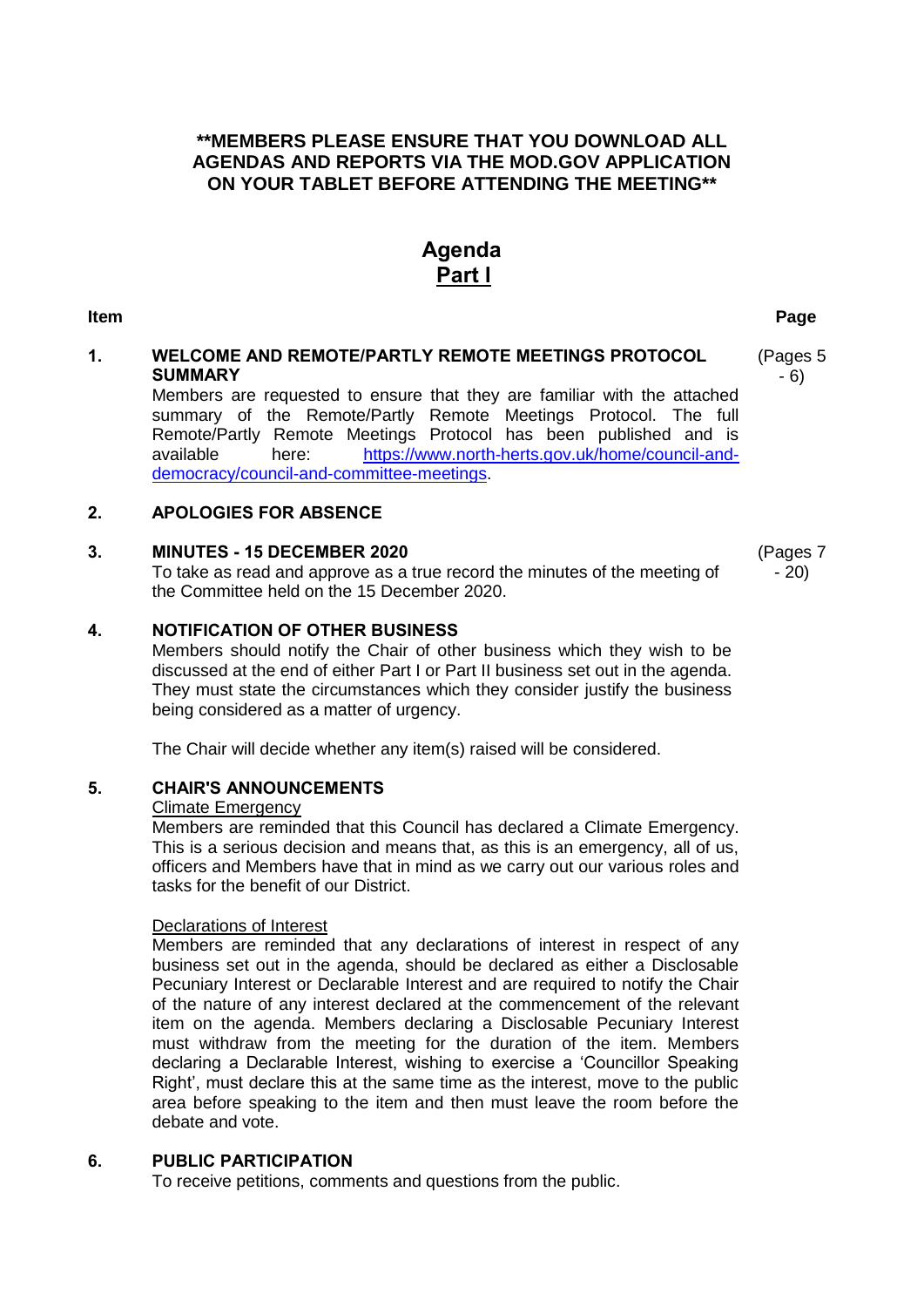| 7.  | <b>ITEMS REFERRED FROM OTHER COMMITTEES</b><br>Any Items referred from other committees will be circulated as soon as they<br>are available.                                                                                                                                                                                                  |                           |
|-----|-----------------------------------------------------------------------------------------------------------------------------------------------------------------------------------------------------------------------------------------------------------------------------------------------------------------------------------------------|---------------------------|
| 8.  | <b>STRATEGIC PLANNING MATTERS</b><br>REPORT OF THE SERVICE DIRECTOR - REGULATORY                                                                                                                                                                                                                                                              | (Pages<br>$21 - 26$       |
|     | The report identifies the latest position on key planning issues affecting the<br>District.                                                                                                                                                                                                                                                   |                           |
| 9.  | BALDOCK, BYGRAVE AND CLOTHALL NEIGHBOURHOOD PLAN<br>REPORT OF THE SERVICE DIRECTOR - REGULATORY                                                                                                                                                                                                                                               | (Pages<br>$27 - 64$       |
|     | The report sets out the steps that have been taken since receipt of the<br>examiner's report into the Baldock, Bygrave and Clothall Neighbourhood<br>Plan, including consideration of the responses received in respect of the<br>public consultation on proposed additional modifications and the way forward<br>for the neighbourhood plan. |                           |
| 10. | <b>CONSERVATION AREA SUMMARY REPORT AND NEXT STEPS</b><br>REPORT OF THE SERVICE DIRECTOR - REGULATORY                                                                                                                                                                                                                                         | (Pages<br>$65 - 166$      |
|     | This report sets out a draft programme of work, for conservation areas and<br>other heritage assets, based on current priorities and on budget and resource<br>availability.                                                                                                                                                                  |                           |
| 11. | <b>REVENUE BUDGET 2021/22</b><br>REPORT OF THE SERVICE DIRECTOR - RESOURCES                                                                                                                                                                                                                                                                   | (Pages<br>$167 -$<br>198) |
|     | To consider the draft budget for 2021/22 and the appropriate level of Council<br>Tax that will be recommended to the meeting of the Council on the 11<br>February 2021.                                                                                                                                                                       |                           |
| 12. | <b>INVESTMENT STRATEGY (INTEGRATED CAPITAL AND TREASURY)</b><br>REPORT OF THE SERVICE DIRECTOR - RESOURCES                                                                                                                                                                                                                                    | (Pages<br>199 -<br>258)   |
|     | To consider the Investment Strategy and recommend to Council the adoption<br>of the Investment Strategy.                                                                                                                                                                                                                                      |                           |
| 13. | <b>PROPOSED AMENDMENTS TO PERFORMANCE MANAGEMENT</b><br><b>MEASURES FOR 20/21</b><br>REPORT OF THE SERVICE DIRECTOR - RESOURCES                                                                                                                                                                                                               | (Pages<br>$259 -$<br>264) |
|     | Report of proposed changes to Performance Indicators due to impact of<br>Covid19.                                                                                                                                                                                                                                                             |                           |
| 14. | <b>HITCHIN MARKET NEW CONTRACT</b><br>REPORT OF THE COMMERCIAL MANAGER AND SERVICE DIRECTOR -<br><b>COMMERCIAL</b>                                                                                                                                                                                                                            | (Pages<br>$265 -$<br>270) |
|     | To seek approval for the new management contract regarding Hitchin Market.                                                                                                                                                                                                                                                                    |                           |